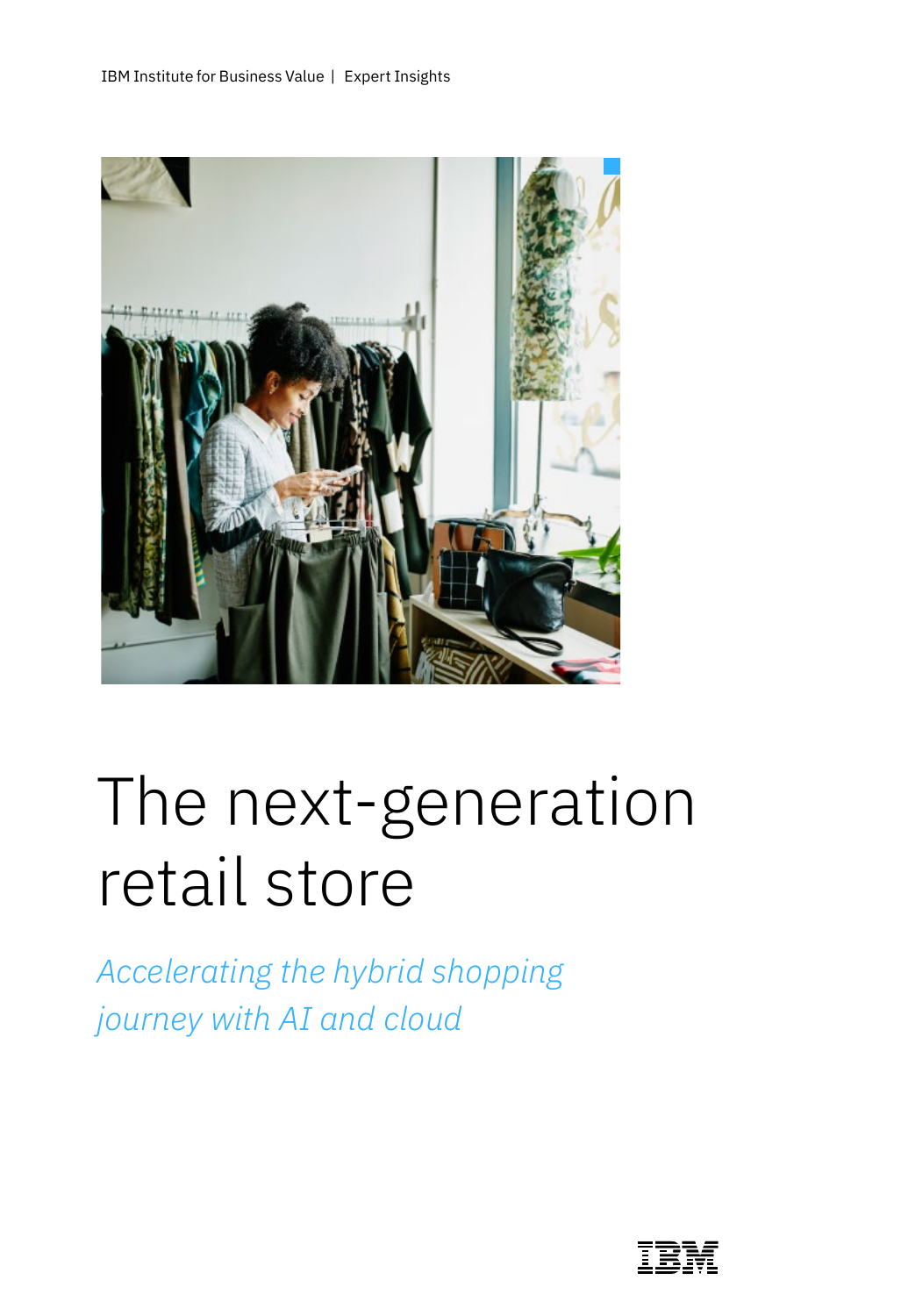## Experts on this topic



### *Mahesh Dodani, Ph.D.*

IBM Industry Chief Engineer, Consumer, Travel, and Transportation industries [linkedin.com/in/maheshdodani](http://linkedin.com/in/maheshdodani) [dodani@us.ibm.com](mailto:dodani@us.ibm.com)

Dr. Mahesh Dodani is the IBM Industry Chief Engineer for Consumer, Travel, and Transportation industries. He leads in defining use cases, architecture, and design and implementation of technologies and innovative solutions. These initiatives can meet clients' needs for digital transformation, application modernization, and hybrid cloud deployments that improve customer engagement, increase revenues, and drive operational efficiencies.

### *E.G. Nadhan*

Global Chief Architect Leader and Strategist, Red Hat [linkedin.com/in/egnadhan](https://www.linkedin.com/in/egnadhan) [enadhan@redhat.com](mailto:enadhan@redhat.com)

E.G. Nadhan is the Global Chief Architect Leader at Red Hat. He brings open, strategic, relevant innovation for customers along with worldwide leadership and coordination of Red Hat's global network of field chief architects across the ecosystem with a retail focus.

### *Karl Haller*

Partner, IBM Consulting Consumer Center of Excellence [linkedin.com/in/karlhaller](https://www.linkedin.com/in/karlhaller) [karl.haller@ibm.com](mailto:karl.haller@ibm.com)

Karl Haller is a partner in the IBM Consulting Consumer Center of Excellence (COE). The IBM Consumer CoE is a team of industry experts who develop transformational solutions and programs for leading retailers and consumer goods products companies across the globe.

### *Colm O'Brien*

Partner, IBM Consulting Consumer Center of Excellence [linkedin.com/in/colmobrienire](https://www.linkedin.com/in/colmobrienire) [COLMOBRI@ie.ibm.com](mailto:COLMOBRI@ie.ibm.com)

Colm O'Brien is a Partner in the IBM Consulting Consumer COE. Colm has deep industry expertise working as a board-level executive for large global retailers across supply chain, retail operations, IT, and business strategies.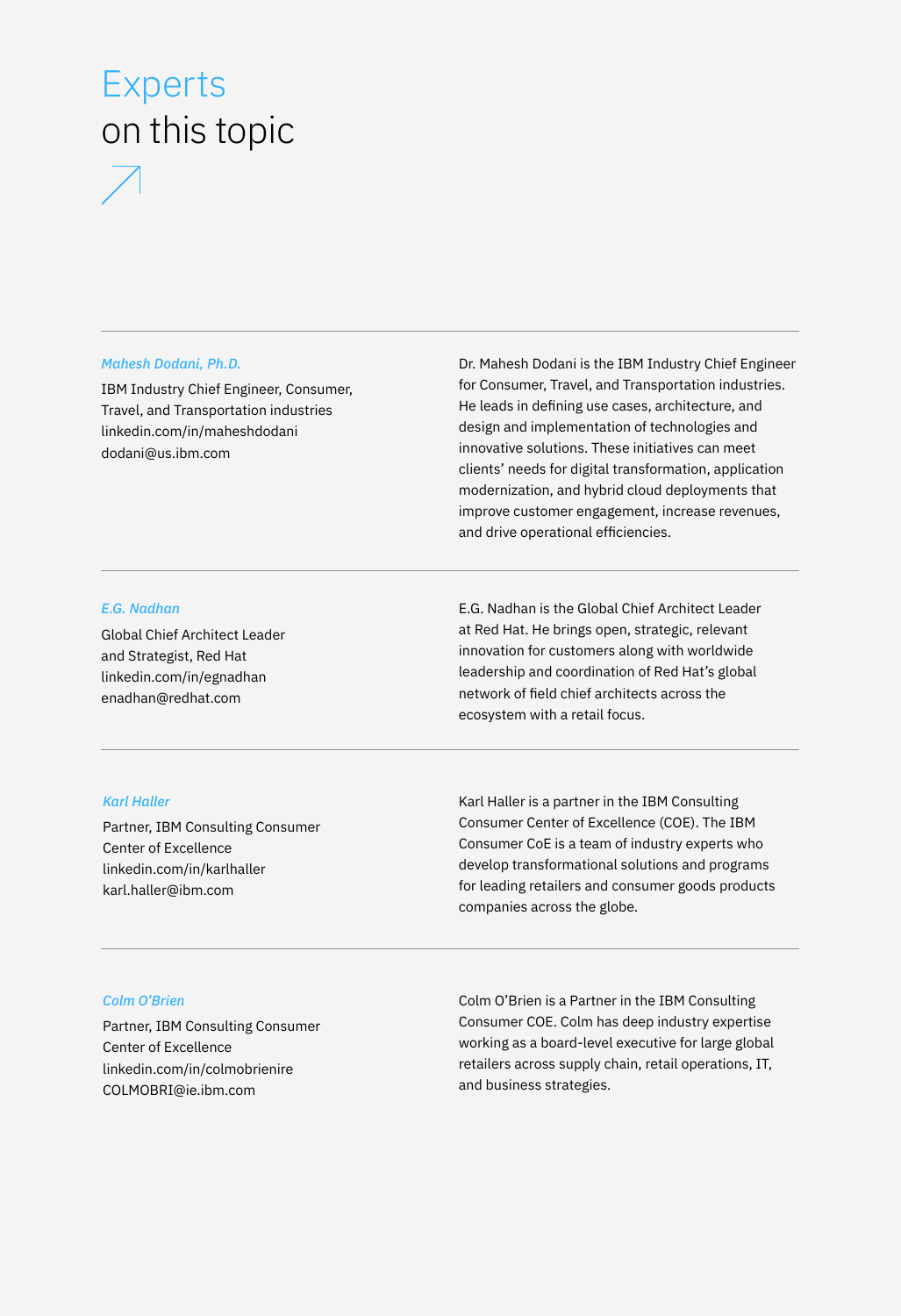

## Key takeaways

*Retailers are on an accelerated journey to transform their stores and deliver differentiated consumer experiences and interactions.*

### Next generation stores

In response to evolving consumer behavior and the continued relevance of stores,<sup>1</sup> many retailers are on an accelerated journey to digitally transform their physical locations.

### Differentiated experiences

As they navigate their hybrid shopping experiences, consumers across all demographics want personalized, frictionless service via interactions with both human and digital associates.<sup>2</sup>

### The "Golden Thread" of intelligent workflows

Instead of experimenting with specific point solutions, retailers must orchestrate these experiences through intelligent workflows that weave across an enterprise and its ecosystems.3

### The Store Operating Platform

Retailers must build these capabilities on a Store Operating Platform that can scale across thousands of locations, implement enhanced security capabilities, and provide the flexibility to integrate point solutions and disparate data sources.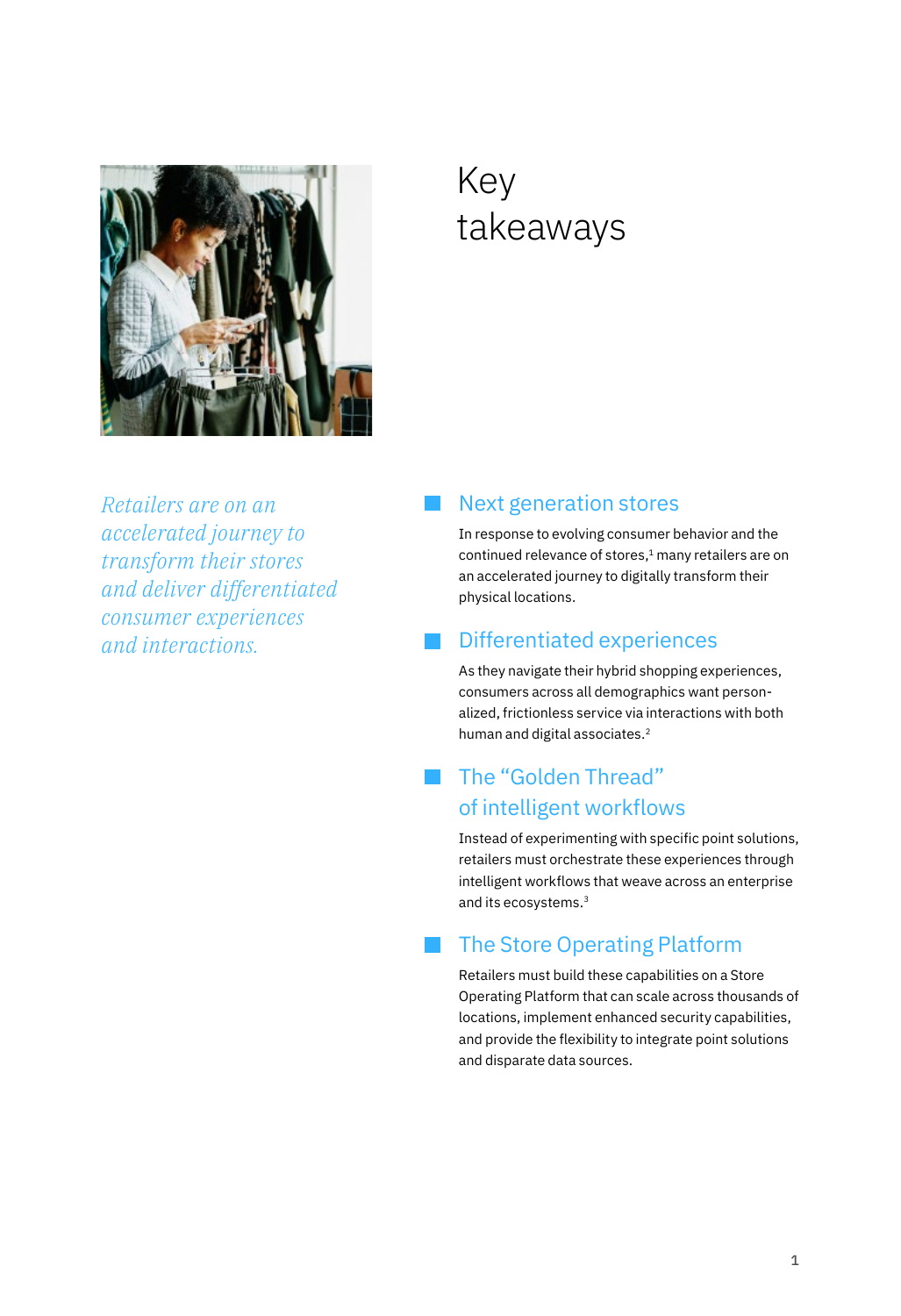## In the new normal, stores still matter

Over the past 2 years, we have all needed to adopt new hybrid approaches to working, parenting, socializing—and shopping. The emergence of "hybrid shopping," which blends in-store digital and physical touchpoints, was born out of necessity but has become mainstream.4 In fact, hybrid shopping is the primary buying method for 27% of all consumers and 36% of Gen Zers. And critically, across all ages, nearly 3 in 4 (72%) of consumers overall depend on stores as part of their primary buying method.<sup>5</sup>

This creates both a challenge and an opportunity: how can retailers seamlessly weave together experiences that traverse online, in-store, mobile, and virtual channels within a single customer journey?

The Cognitive Store is a key aspect of this new landscape. Representing our vision for the store of the future, the Cognitive Store is an AI-driven digitally transformed physical location that delivers differentiated *personalized experiences* through interaction with *superpowered associates*, is orchestrated by *intelligent workflows* that are proactively supported by a *smart operations center*, and is powered by a *Store Operating Platform*.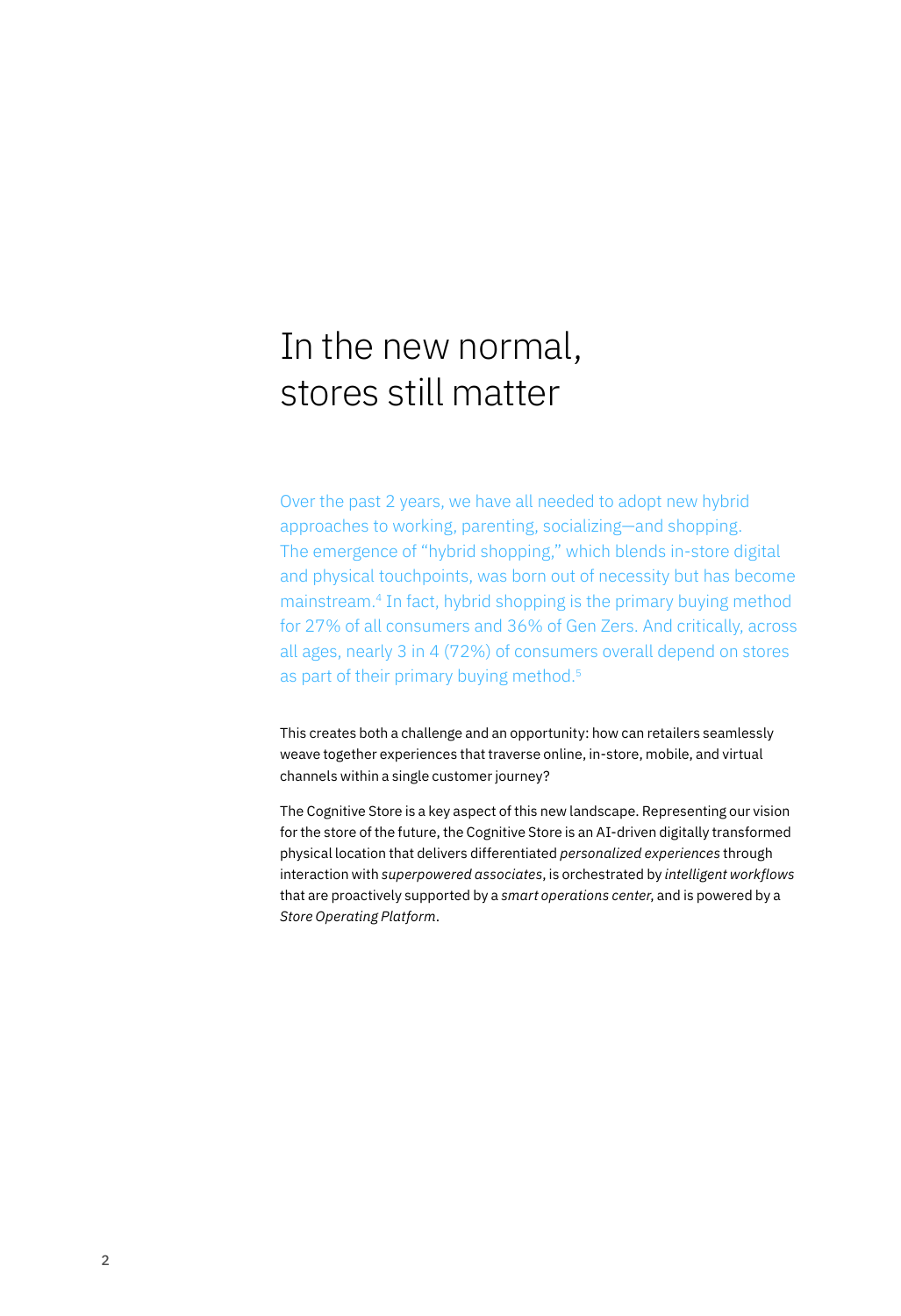|                                           | The Cognitive Store is emerging as a target operating model<br>that can enable retailers to thrive in a dynamic environment.<br>This model embraces AI at its core to enable key capabilities<br>across these 5 areas:                                                                                                                                        |
|-------------------------------------------|---------------------------------------------------------------------------------------------------------------------------------------------------------------------------------------------------------------------------------------------------------------------------------------------------------------------------------------------------------------|
| <b>Personalized</b><br>experiences        | The Cognitive Store incorporates hyper-localized, hyper-personal<br>insights from both digital and physical interactions-for example,<br>knowing the context behind the customer's visit and delivering<br>Next Best Action recommendations in real time.                                                                                                     |
| <b>Superpowered</b><br>associates         | Equipped with AI assistants, store associates can facilitate<br>meaningful contextual exchanges with consumers<br>across virtually all touchpoints.                                                                                                                                                                                                           |
| <b>Intelligent</b><br>workflows           | The rapid evolution of shopping behavior is driving the need to<br>proactively optimize in-store business processes such as buy<br>online/fulfill in store, in-store purchase journeys, management of<br>store-level inventory and on-shelf availability, and replenishment,<br>shipment intake, and local deliveries.                                        |
| <b>Operations</b><br>center               | This serves as a hub that proactively monitors store operations<br>and efficiently handles incidents, changes, and problems to<br>facilitate fast resolution.                                                                                                                                                                                                 |
| <b>Store Operating</b><br><b>Platform</b> | This platform powers an open foundation that can scale across<br>thousands of stores and promote enhanced security from<br>enterprise through the edge. The platform's resilience can help<br>ensure continuous business operations, facilitate AI at the edge,<br>and provide the flexibility for integrating point solutions and<br>disparate data sources. |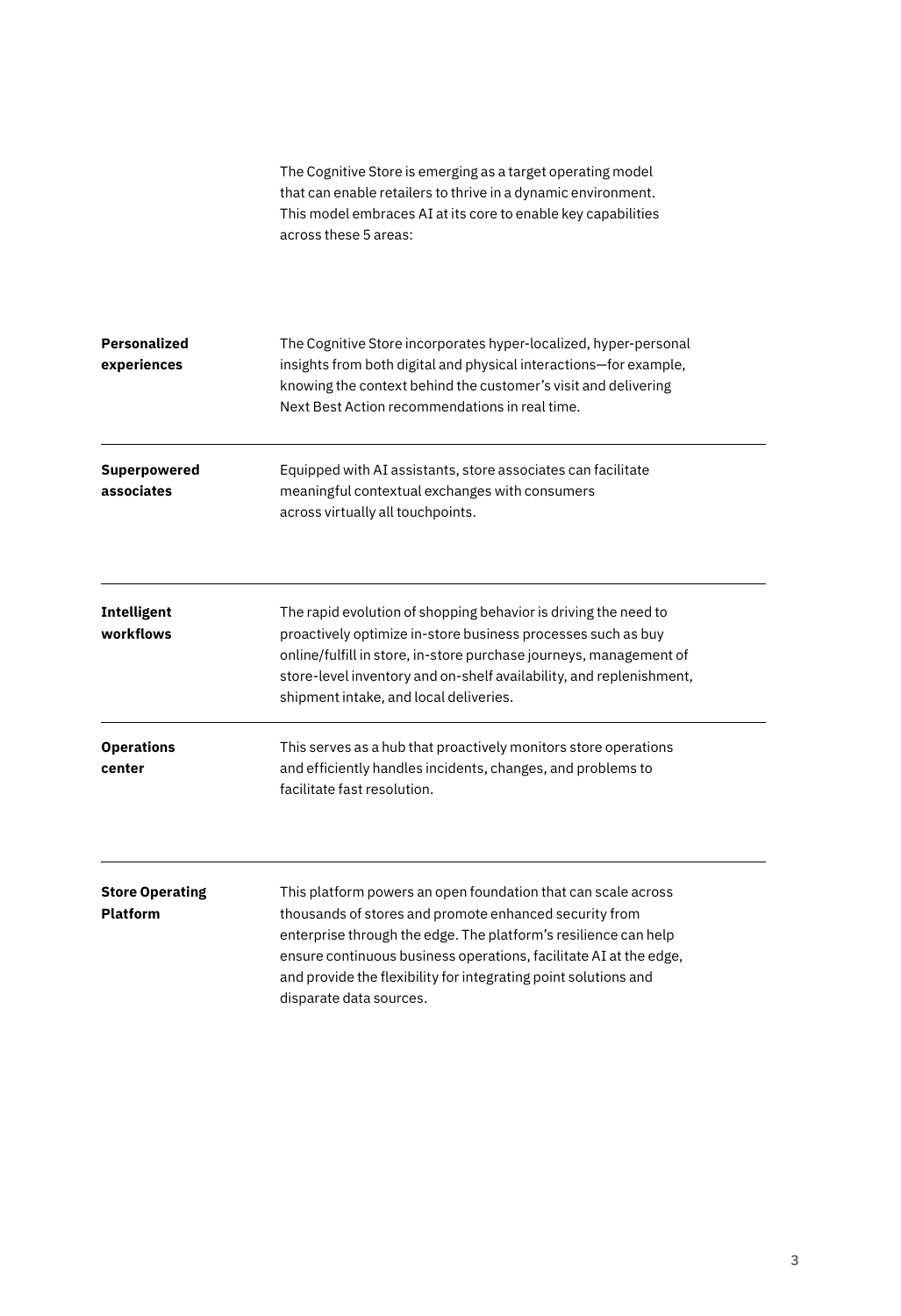### Pre-COVID-19, IBV research revealed that 70% of consumers reported shopping in "micro moments."

## Why do we need Cognitive Stores?

Retail stores continue to be an essential part of consumers' lives. Throughout COVID-19 and into the post-pandemic landscape, stores have emerged even stronger. They remain the primary place where customers go to purchase what they need and want—and also to interact with each other, with knowledgeable store staff, and with the brands they love.

At the same time, stores are no longer the only option when it comes to shopping. Pre-COVID-19, IBV research revealed that 70% of consumers reported shopping in "micro moments"<sup>6</sup> -that is, while doing something else. And 35% said they shopped this way at least once a week.7 Customer shopping journeys have splintered across multiple digital, physical, mobile, and in-person touchpoints.

COVID-19 has accelerated this trend. Consumers now most commonly shop in 3 ways: in stores (65%), on a mobile app (50%), and via a website (42%). And they engage in extensive education before purchasing. 73% of consumers learn about products online via brand and retail websites, social channels, and marketplaces. 27% study ratings and reviews, and 19% learn about products through ads.

Physical stores may view these trends as a threat. But in truth, they're an opportunity: virtually every touchpoint creates information that can be as valuable as sales. But to generate that value, information must be infused with intelligence. To meet the goal of AI-driven store transformation, retailers must focus on more than just traffic, conversion, and 4-wall profit. They have to aggregate, curate, analyze, and act on data gleaned from multiple internal and external sources, driving personalized experiences for both frictionless and high-touch service models, and lowering costs by optimizing workflows.

In the Cognitive Store, interactions have context derived from previous experiences. These exchanges set the stage for continued relationships.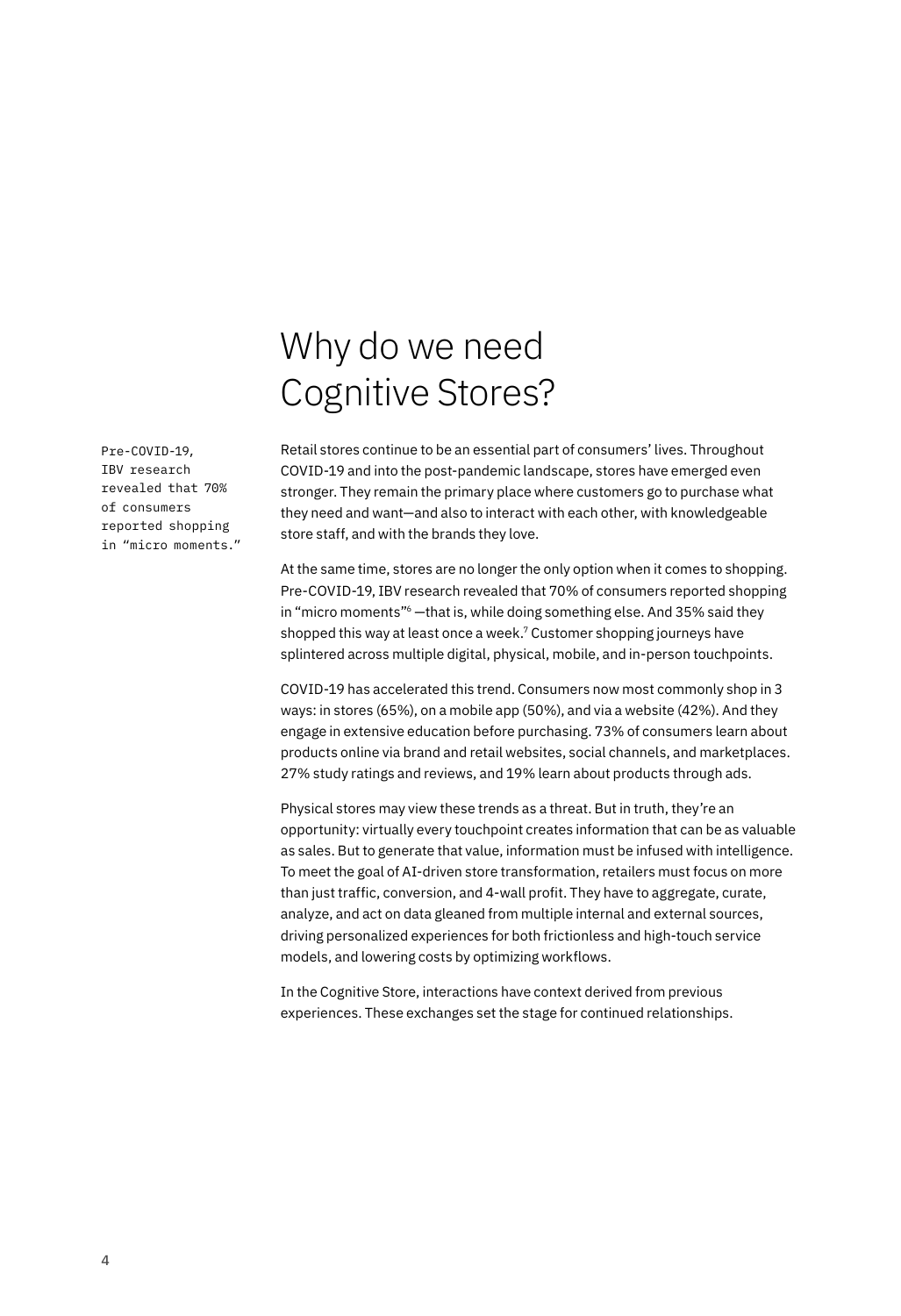Becoming a Cognitive Store demands forwardlooking reinvention. It involves reconsidering everything from physical store design to re-platforming technology and operating infrastructures. It means using robust data to hyper-localize offers to individual consumers, moving from "one size fits all" to "one size fits one." It means making the most of enhanced insights derived from data about neighborhoods, competition, weather, and activities—all of which can shape services, pricing and promotions, staffing, and more.

In effect, the Cognitive Store distills data from the macro to the micro, from broad-brush analytics to personalized data points. Sales associates have the opportunity to gain deep knowledge of their consumers, helping to create in-store visits that are both personalized and productive. Store managers even those working for global companies—can "think local," with the power to drive business across organizational channels in their trade area.

The Cognitive Store is the store of the future and the time to get started is now.

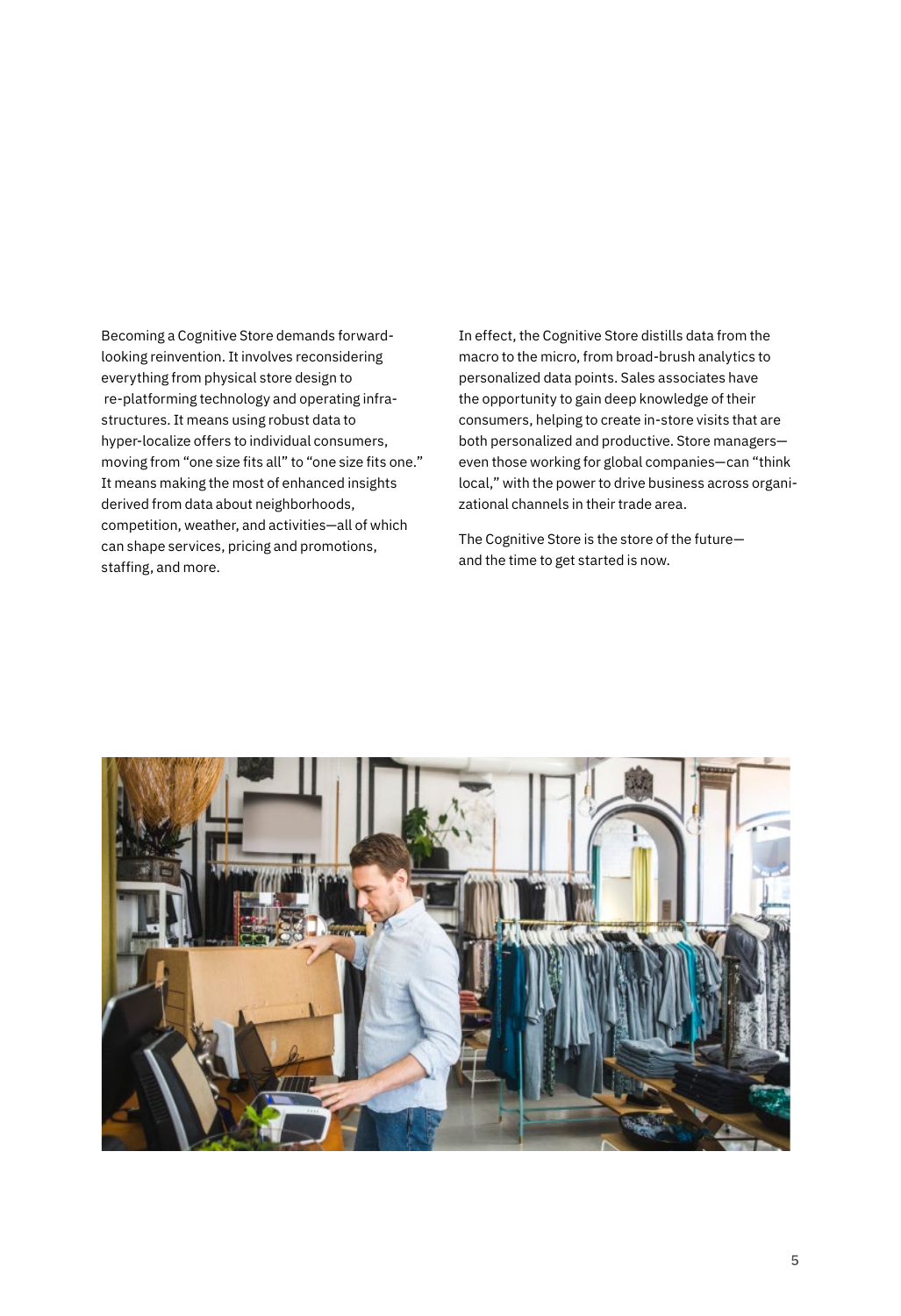## Done, now, and next

How can you best prepare for your Cognitive Store of tomorrow?

Many retailers have begun to address the necessity of the Cognitive Store, and some have made substantial progress. Still, many take a "micro" approach, using Cognitive Store technology for specific use cases, such as staging orders for curbside pickup or using automation and robotics for inventory counting. However, by not envisioning the Cognitive Store *holistically,* these retail organizations risk continued fragmentation of their business channels—and falling behind their more strategic competitors.<sup>8</sup>

We believe that the Cognitive Store transformation requires a more comprehensive approach that spans all 5 areas: personalized experiences, superpowered associates, intelligent workflows, a smart operations center, and a foundational Store Operating Platform (see Figure 1).

As with any transformational exercise, charting the course from the current to the desired state requires these questions to be answered: How do you get from here to there? What should already be in place? What needs urgent focus today? And how can you best prepare for your Cognitive Store of tomorrow?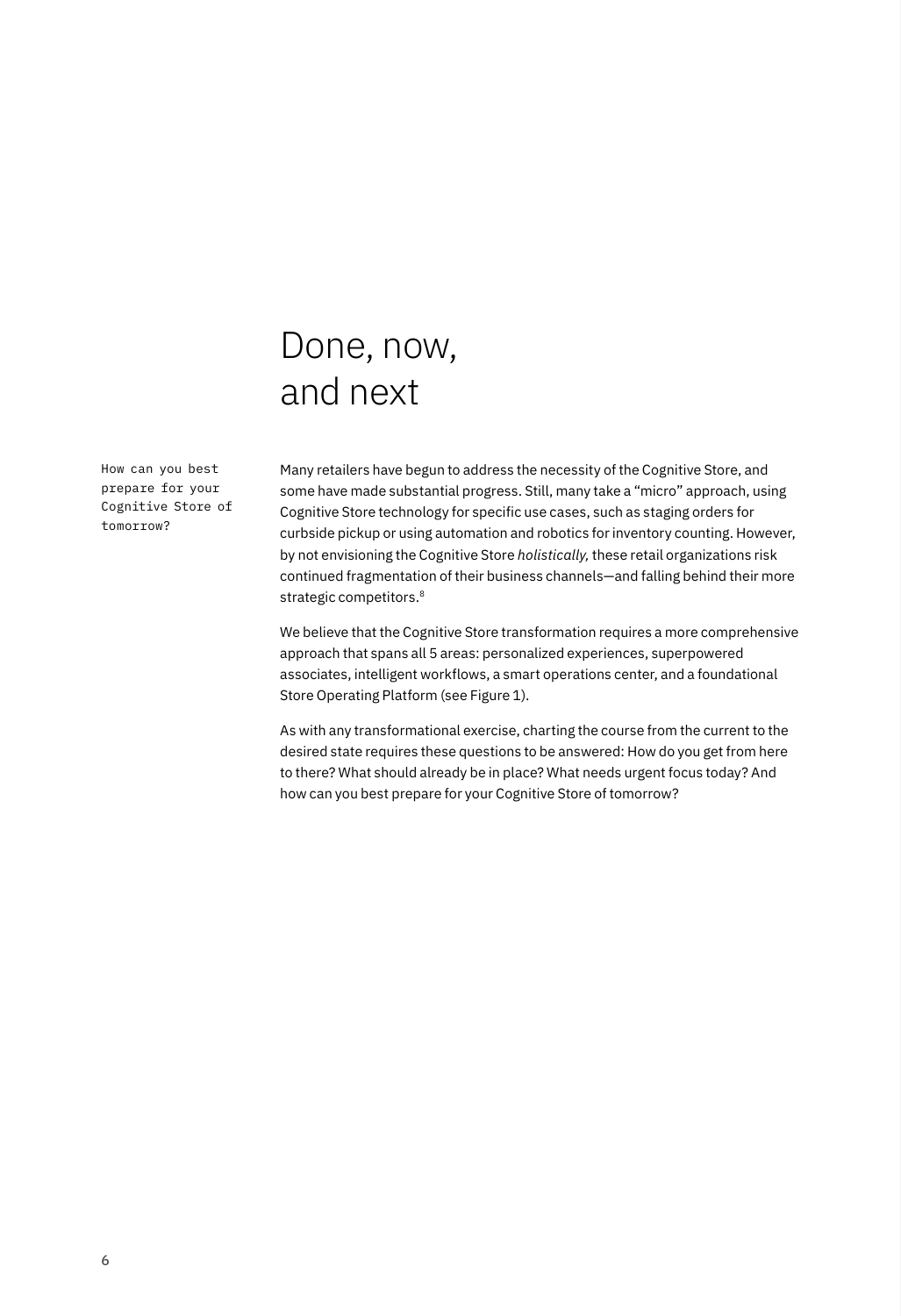### **The Cognitive Store**



*Source: IBM Institute for Business Value.*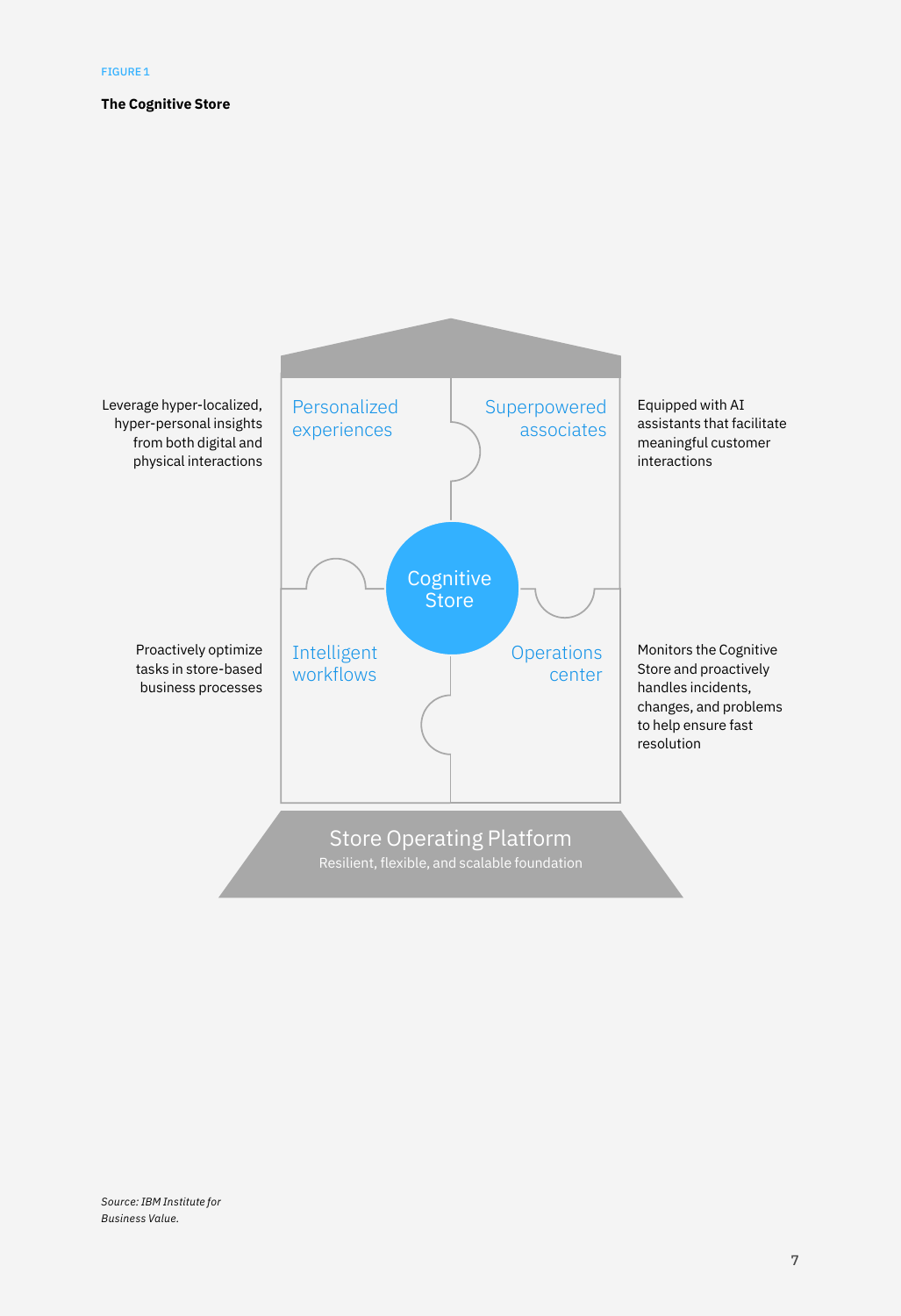## Done/now/next framework capabilities

Using the framework below, we have outlined some of the key capabilities retailers need to develop in each area:

### **Done**

These benchmarks are yesterday's news. Leading retailers are well underway on these measures. If you're not there, you're behind.

### **Now**

Strive for these milestones today to keep pace with your competition—they're engaging in active projects slated for completion in the near term.

### **Next**

To superscale your Cognitive Store over the next 3 years and beyond, start planning today.

### Personalized experiences

| <b>Done</b>                                                                                     | <b>Now</b>                                                                                                                       | <b>Next</b>                                                                                                                                                          |
|-------------------------------------------------------------------------------------------------|----------------------------------------------------------------------------------------------------------------------------------|----------------------------------------------------------------------------------------------------------------------------------------------------------------------|
| Embrace AI-enabled self-service<br>models to reduce costs and increase<br>customer satisfaction | Harmonize digital-physical<br>experiences to align with new<br>shopping patterns                                                 | Curate and execute real-time<br>personalized digital/hybrid<br>experiences based on comprehensive<br>internal, external, and customer<br>insights from every channel |
| Increase agility by shifting customer-<br>facing applications to cloud                          | Reinvent store operations and<br>technology, shifting from a product-<br>centric to a customer-centric mindset                   | Enable contactless and/or passive<br>commerce, leveraging AI and IoT                                                                                                 |
| Create unified customer experiences<br>across physical and digital<br>touchpoints               | Personalize customer experiences<br>based on store-focused (buy online-<br>fulfill in store, in-store sales) buying<br>behaviors | Increase store agility to be able to<br>adapt more quickly to changing local<br>conditions (delivering assortments<br>based on buying behaviors)                     |

### Superpowered associates

| <b>Done</b>                                                                                                 | <b>Now</b>                                                                                                                        | <b>Next</b>                                                                                                                                                       |
|-------------------------------------------------------------------------------------------------------------|-----------------------------------------------------------------------------------------------------------------------------------|-------------------------------------------------------------------------------------------------------------------------------------------------------------------|
| Enhance employee productivity and<br>satisfaction by modernizing and<br>mobile-enabling key tools           | Embrace human-centered design to<br>help ensure enterprise experiences<br>meet customer and associate needs                       | Expand intelligent workflows to<br>assign and distribute tasks between<br>humans and machines based on<br>real-time understanding of capacity<br>and capabilities |
| Aggressively hire more <i>digitally savvy</i><br>talent                                                     | Use <i>intelligent</i> agents to enhance<br>human cognitive and physical<br>capabilities                                          | Arm store associates with real-time<br>digital capabilities to sell and serve<br>customers from anywhere                                                          |
| Leverage new capabilities (such as AI,<br>AR/VR, mobile) to <i>improve training for</i><br>employees        | Incorporate health and wellness<br>insights to improve working<br>conditions (for store, warehouse, and<br>data center employees) | Build predictive models to address<br>skills and talent issues before they<br>happen                                                                              |
| Use AI and automation to support key<br>hiring and development processes to<br>support peak/holiday seasons | Leverage AI to identify new sources of<br>talent, both internal and external                                                      | Extend the enterprise to enable<br>work performed by employees,<br>partners, and gig workers                                                                      |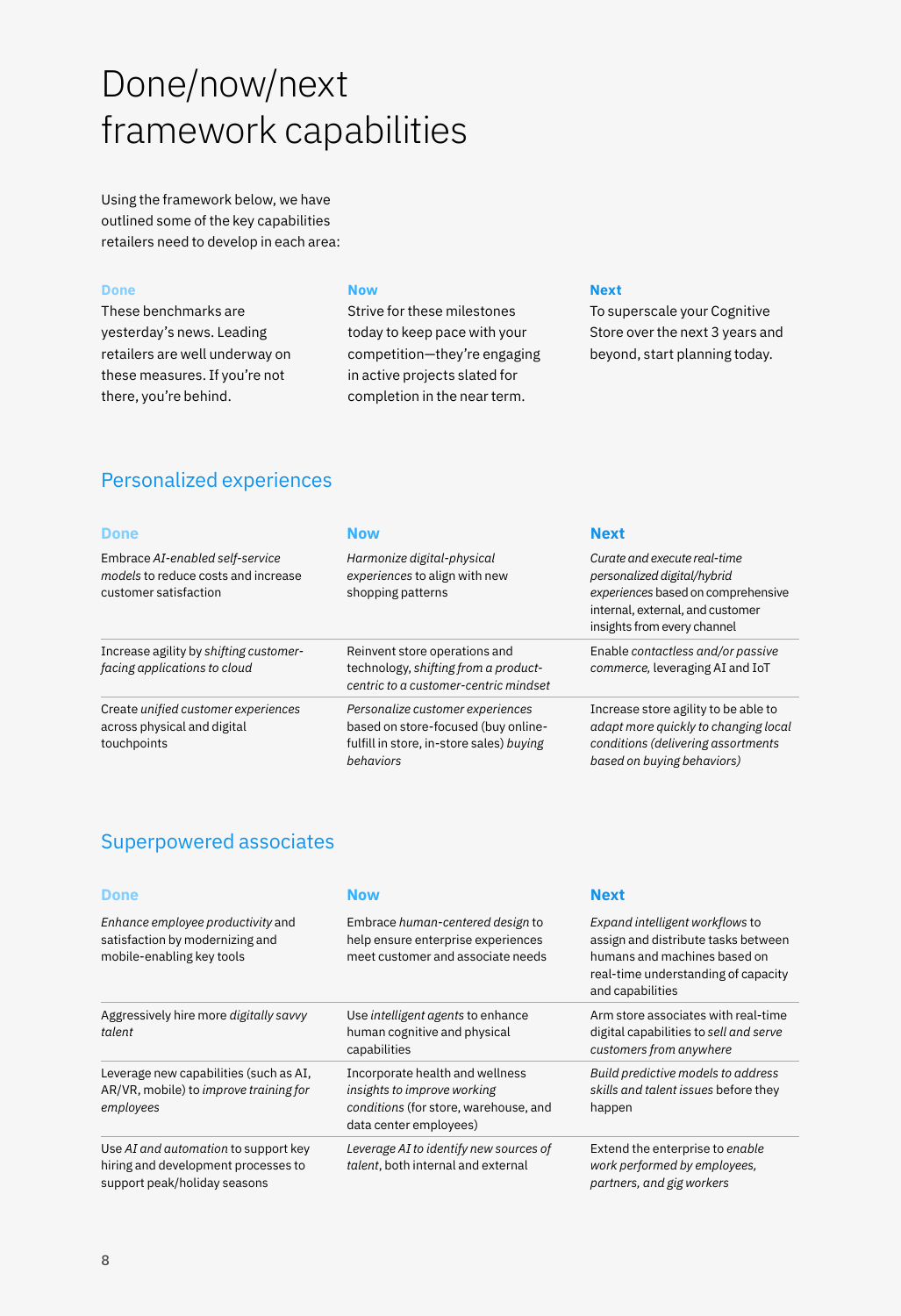### Intelligent workflows

*Modernize allocation and replenishment using AI/ML* to enable smaller pull-based product flows into stores

Build *multi-modal distribution capabilities,* leveraging all available forward-deployed inventory to address "last mile" challenges for store-focused fulfillment options

*Adapt* store fulfillment processes to align with customer buying behaviors.

Build capabilities to *assess demand patterns at local level and react to changes in near real-time* 

Extend capabilities by *enabling inventory visibility* in stores and across partner ecosystem

*Optimize staff productivity* for core store processes

### **Done Now Next**

*Create hyper-localized assortments and merchandising* by region/ neighborhood to optimize sellthrough and store space

*Scale and automate proactive* stock replenishment, promotions and pricing, *and optimize* supply across ecosystem

*Incorporate sustainability and social purpose* into store-level workflows and metrics

KPIs which correlate operational and financial performance

### Operations center

| <b>Done</b>                                                                    | Now                                                                | <b>Next</b>                                                                                                                                  |
|--------------------------------------------------------------------------------|--------------------------------------------------------------------|----------------------------------------------------------------------------------------------------------------------------------------------|
| Identify where store business                                                  | Scale store processes and                                          | Use insights, automation, and AI to                                                                                                          |
| processes introduce errors and                                                 | procedures to help ensure                                          | automatically adjust running store                                                                                                           |
| require increased reconciliation                                               | operational resiliency                                             | and enterprise business processes                                                                                                            |
| Analyze historical incident and                                                | Define and validate specific                                       | Apply AIOps across store-related                                                                                                             |
| problem data in operational store                                              | remediation steps to address                                       | business processes and                                                                                                                       |
| processes to determine patterns and                                            | common incident and problem                                        | applications to proactively handle                                                                                                           |
| explore remediation steps                                                      | patterns                                                           | issues and problems                                                                                                                          |
| Instrument store processes and<br>associated applications for<br>observability | Streamline error-prone processes<br>through automation and ChatOps | Establish a Unified Control Plane for<br>stores to manage operations<br>measured by real-time, next<br>generation digital store and business |

### Store Operating Platform

| <b>Done</b>                                                                                                                                   | <b>Now</b>                                                                                                                               | <b>Next</b>                                                                                                                                            |
|-----------------------------------------------------------------------------------------------------------------------------------------------|------------------------------------------------------------------------------------------------------------------------------------------|--------------------------------------------------------------------------------------------------------------------------------------------------------|
| Integrate store systems with<br>enterprise and cloud systems<br>to enable data exchange and<br>decision-making                                | Create an experience orchestration<br>layer to enable differentiated<br>customer and associate experiences<br>from multiple applications | Develop a store operating system<br>that enables unified experiences,<br>seamless data exchange, and<br>real-time decision-making                      |
| Increase resiliency by orchestrating<br>security across the entire store IT<br>landscape including edge devices,<br>systems, and applications | Establish Site Reliability Engineering<br>(SRE) to streamline store operations                                                           | Deploy automated runbooks to<br>address common patterns for<br>problems and incidents in store<br>operations to support <i>proactive</i><br>management |
| Establish an <i>gutomated disaster</i><br>recovery capability to allow store<br>operations to continue in<br>disconnected mode                | Establish a software-defined<br>$(SD-WAN)^9$ based on 5G with policy-<br>based automation supporting store<br>operations                 | Optimize traffic flow, performance,<br>and quality at the edge to support<br>real-time AI-driven insights across<br>all store operations               |
| Manage store IoT devices consistently<br>to improve operations, security, and<br>maintenance                                                  | Seamlessly manage store<br>applications, AI, data, and devices<br>across hybrid cloud and edge                                           | Enable AI@edge with autonomous<br>workload lifecycle management,<br>built-in tamper-resistant security,<br>and flexible deployments                    |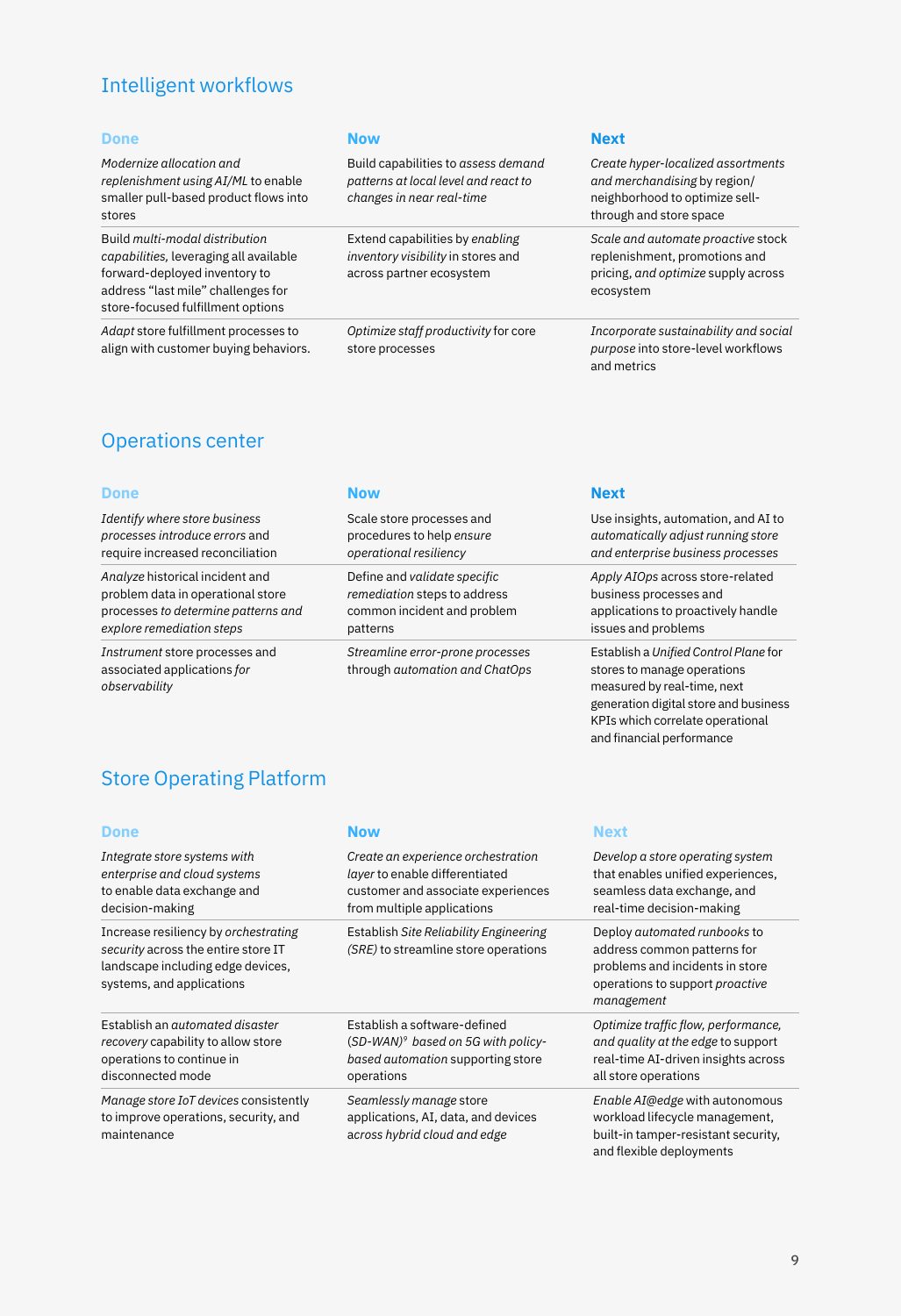## A preview of the Cognitive Store journey

Here, we aggregate our successes with several major retail clients to create a composite portrait of the Cognitive Store.10

To illustrate the Cognitive Store evolution, let's use a near-universal retail experience: grocery shopping. Here, we aggregate the successes of several major retail clients. In combination, they create a composite portrait of the Cognitive Store.<sup>10</sup>

### Let's get personal

A US-based food service supplier understood that shoppers are a vault of information. In effect, they hold the secrets to their own shopping satisfaction. Toward that end, this company captured and curated comprehensive internal, external, and customer data. Within the context of effective marketing and product selection, the company gained an understanding of in-store customer behaviors and decisions.

Building on this understanding, they created real-time personalized experiences *using insights derived from shoppers themselves—*to simplify consumer decision-making and enhance their shopping experience.

### Your new superhero: The store associate

To address the flood of customer calls during COVID-19, one North American grocery/pharmacy chain developed a COVID-19 virtual AI agent that handled 80% of customer calls regarding COVID-19 vaccines and appointments. This strategy reduced operational costs by 50% and call abandonment by 70%. Additionally, leveraging virtual agents freed up store associates to provide personalized interactions and help customers visiting the store.

From there, this organization accelerated to a fully realized cognitive call center and culminated with effective in-store task orchestration (for example, store associates supporting curbside pickup). It significantly improved customer experience by using intelligent agents to enable omnichannel shopping options (for example, buy online / curbside pickup), strengthening and expanding its loyalty program, and increasing responsiveness to customers at every touchpoint. The retailer accomplished this while driving significant (40%) operational cost savings.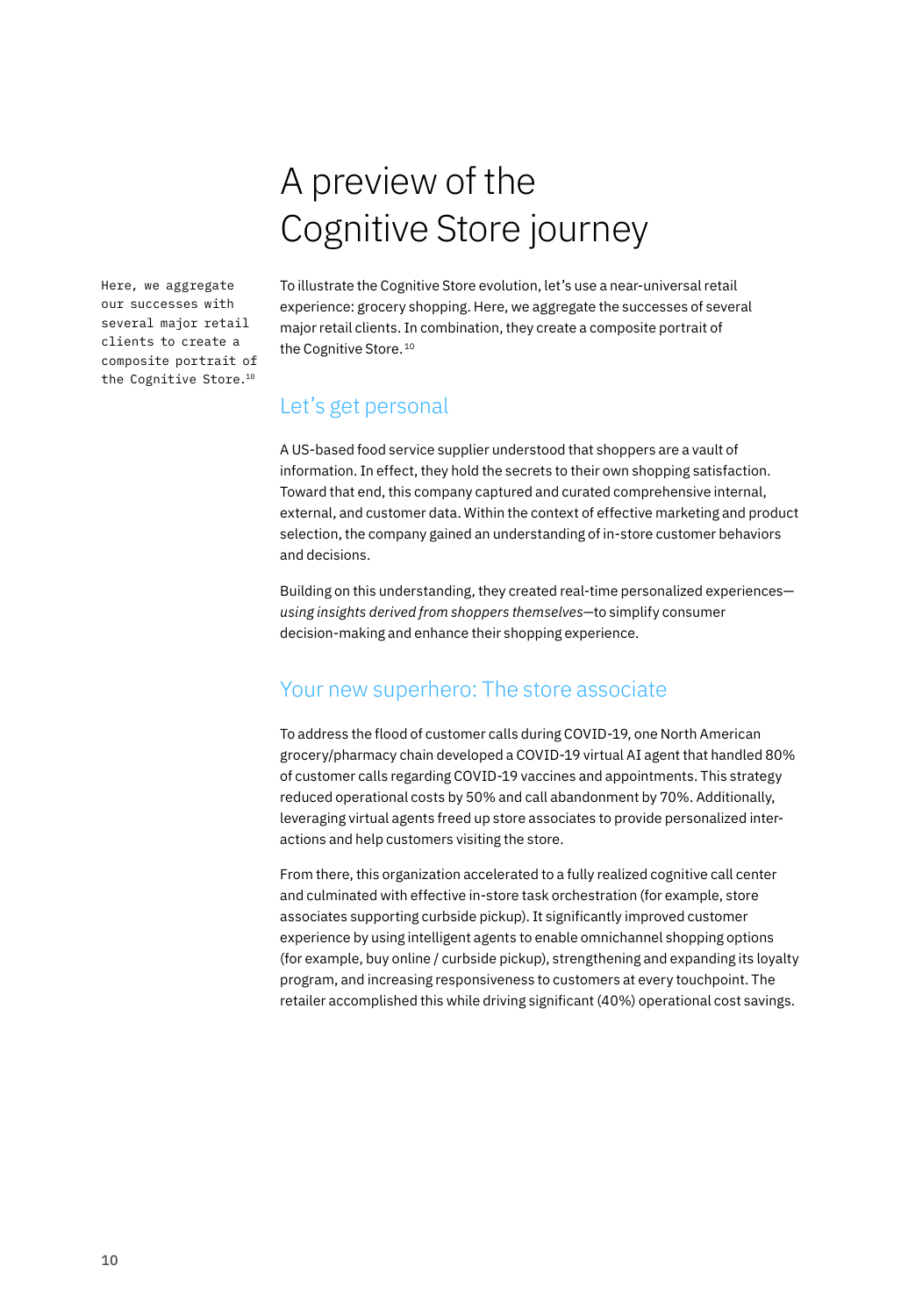### The "golden thread": Workflows that weave intelligence into store processes

In another scenario, a US-based food service retailer used AI-enabled cameras to monitor store inventory. The cameras worked in combination with IoT and machine learning (ML) technology to provide essential insights into store operations. This IOT/AI/ML trio specifically honed in on modernizing allocation and replenishment, enabling smaller pull-based product flows. The technology helped automate task management for associates, optimize shelf time, boost private-label sales, and automate replenishment and ordering to facilitate fresh inventory.

### Preserving real food with artificial intelligence

With consumers increasingly focused on sustainability, $11$  a global grocery chain is using an AI-enabled operations center to reduce food waste. The center uses insights, automation, and AI to drive smarter demand-driven food preparation and efficient tracking mechanisms that identify potential waste before it happens, adding new monetization opportunities—for example, sales to secondary markets. The grocer is also able to divert organic waste to digesters for energy generation and waste management cost reduction. In addition, the systems educate for alerts and visual cues that foods are expiring and should be rotated out, or perhaps donated.

### The Cognitive Store starts here: The Store Operating Platform

All of these client examples operate on an open, resilient Store Operating Platform. One European grocer adopted this approach, along with DevSecOps,12 to automate deployment and increase portability of applications. The platform has helped increase resiliency and moved the grocer toward end-to-end security across the entire IT landscape, both on premise and on the cloud. The platform improved reliability of the grocer's critical infrastructure through automated disaster recovery.

### Every scenario is different

But based on IBM client experience, we've found the following metrics can be achieved with the right expertise and infrastructure:

- Labor costs lowered by 50 to 100 basis points (0.5% to 1.0% of sales)
- Reduction of lost revenue due to stock shortages (estimated at 4-8%) by 1.0%
- Sales per employee increased (store net sales/# of store employees) by 0.5%.<sup>13</sup>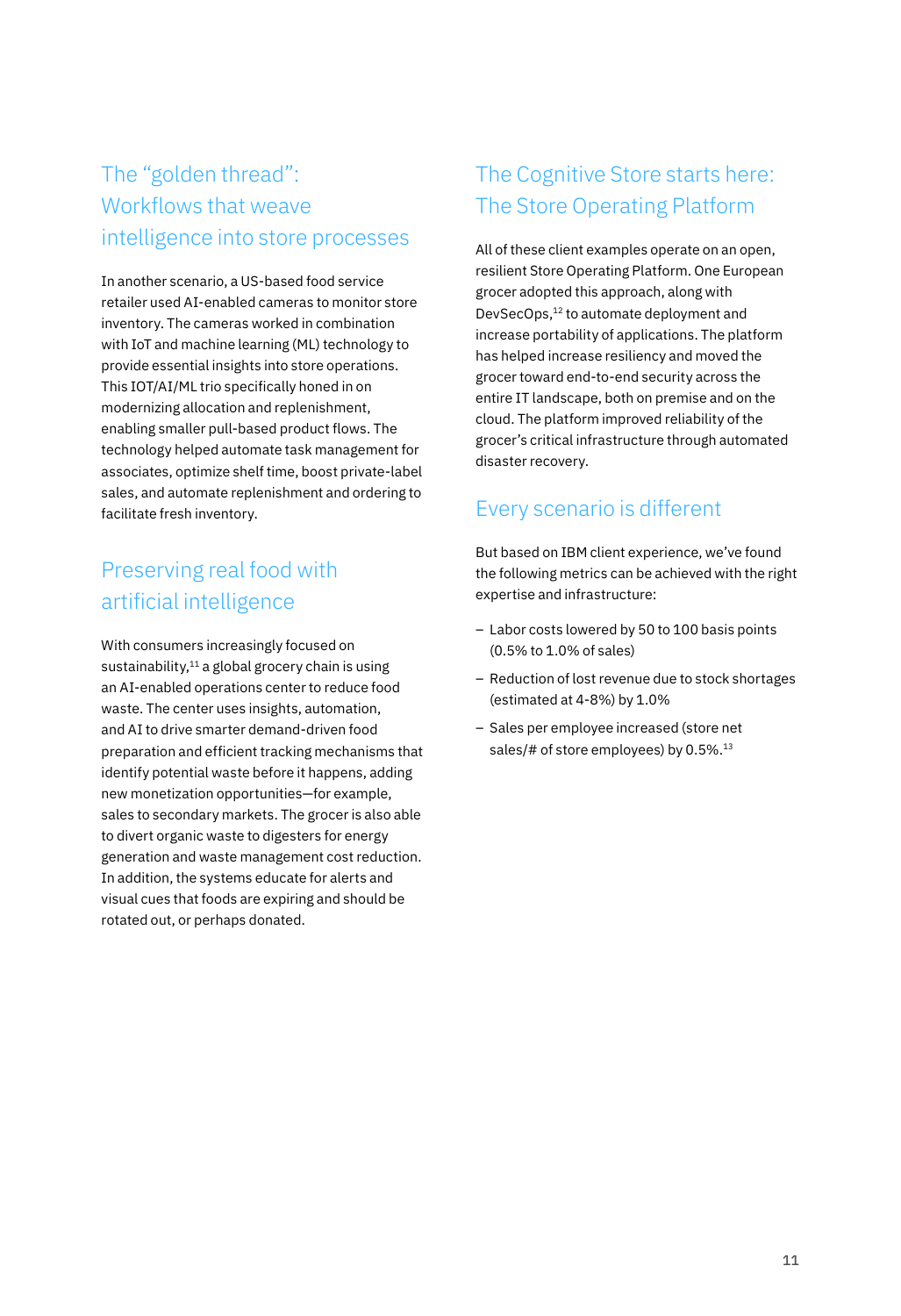### **Perspective**

The agile journey to Cognitive Store transformation

> We're in the midst of an immense opportunity. Hybrid cloud, data, and AI are empowering us to transform the retail store model across multiple dimensions, including experience, operations, and business model. However, the path to get there involves time, resources, and expertise, as well as the capital constraints most retailers face when migrating to a new operating environment.

> To help accelerate transformation to a Cognitive Store, we have developed a suite of integrated assets, technologies, and accelerators that enable key retail use cases associated with store operations, inventory management, and customer experience. These capabilities include data, AI, integration, and experience components that have been designed specifically for retail built on the IBM Retail Reference Architecture and are deployable on any environment. These capabilities are illustrated through key personas and processes delivered through the IBM Retail Orchestration Hub.<sup>14</sup>

> These use cases are co-created with retailers through an agile development and open ecosystem approach that allows the Cognitive Store journey to rapidly move from pilot to scaled-out deployment. We use IBM Garage™ methodology and the Red Hat Open Innovation Labs to help expedite the realization of business outcomes in iterative, prioritized Minimum Viable Products (MVPs) and scale these rapidly to all stores.15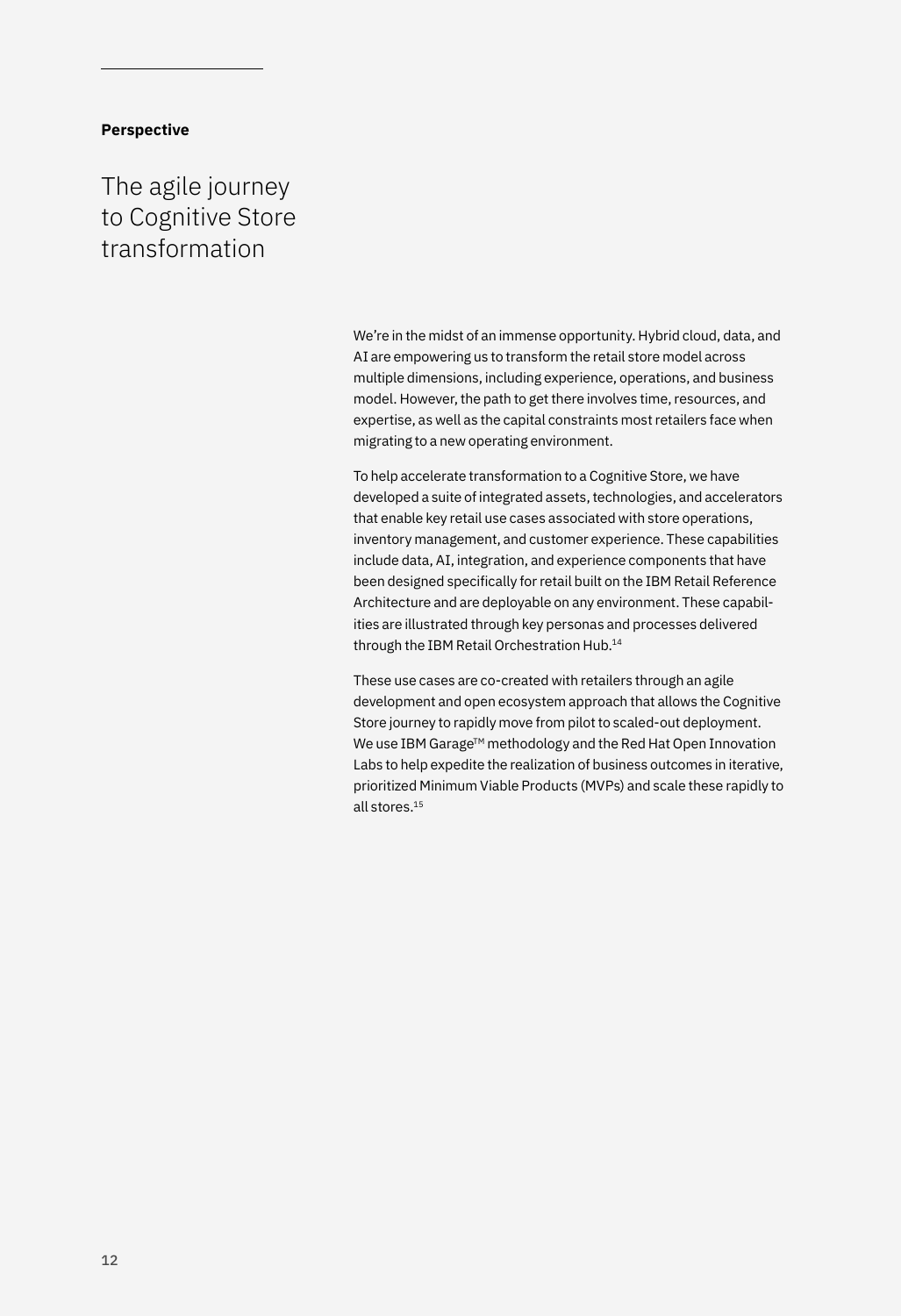## Getting there!  $Done \rightarrow now \rightarrow next$

Think in terms of iterative MVPs that use the power of AI-driven insights and a flexible hybrid cloud platform.

Pre-2020 will forever be known as the "before" times. But as they have through the COVID-19 era, consumers continue to shop. A recalibrated world presents a rare window for retailers to update their business. It's an opportunity to exceed ever-higher customer expectations and differentiate themselves from their competition.

How to do this? Transform your stores to Cognitive Stores, now, before it's a consumer mandate. Our position, in short, encompasses the areas that can grow your business: Deliver *personalized experiences* through interaction with *superpowered associates* orchestrated by *intelligent workflows* managed by an *operations center*, all powered by a *Store Operating Platform*.

Using the framework above, you can get started by thinking in terms of iterative MVPs in each of these areas—using the power of AI-driven insights and a flexible hybrid cloud platform.

Each retailer's Cognitive Store evolution will be unique. But what's shared across virtually all retailers is timing—and that time is now.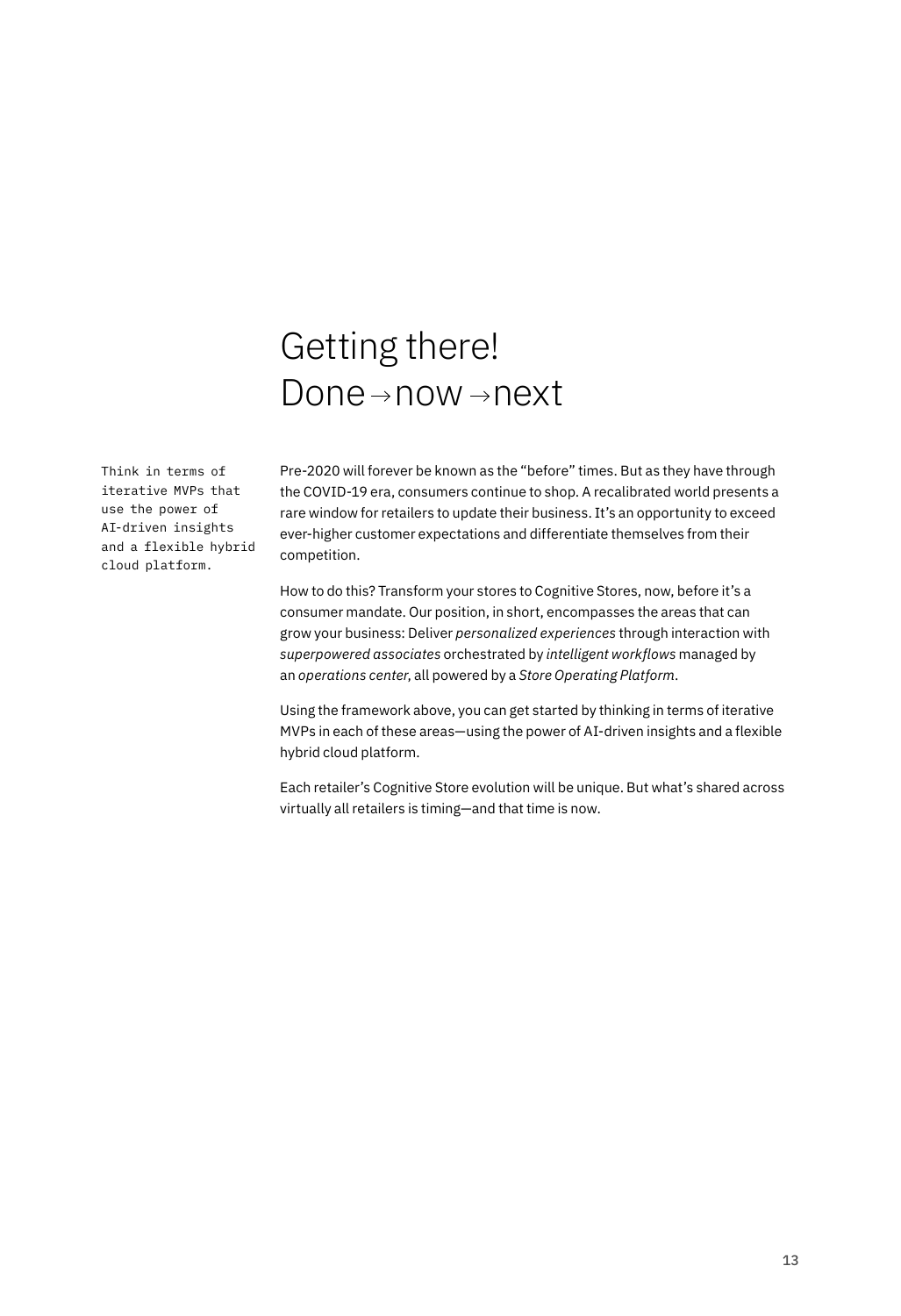### About Expert Insights

Expert Insights represent the opinions of thought leaders on newsworthy business and related technology topics. They are based upon conversations with leading subject-matter experts from around the globe. For more information, contact the IBM Institute for Business Value at [iibv@us.ibm.com.](mailto:iibv%40us.ibm.com?subject=)

### The right partner for a changing world

At IBM, we collaborate with our clients, bringing together business insight, advanced research, and technology to give them a distinct advantage in today's rapidly changing environment.

### IBM Institute for Business Value

The IBM Institute for Business Value, part of IBM Consulting, develops fact-based, strategic insights for senior business executives on critical public and private sector issues.

### For more information

To learn more about this study or the IBM Institute for Business Value, please contact us at [iibv@us.ibm.com](mailto:iibv@us.ibm.com). Follow [@IBMIBV](https://www.twitter.com/IBMIBV) on Twitter, and, for a full catalog of our research or to subscribe to our monthly newsletter, visit: [ibm.com/ibv](http://ibm.com/ibv).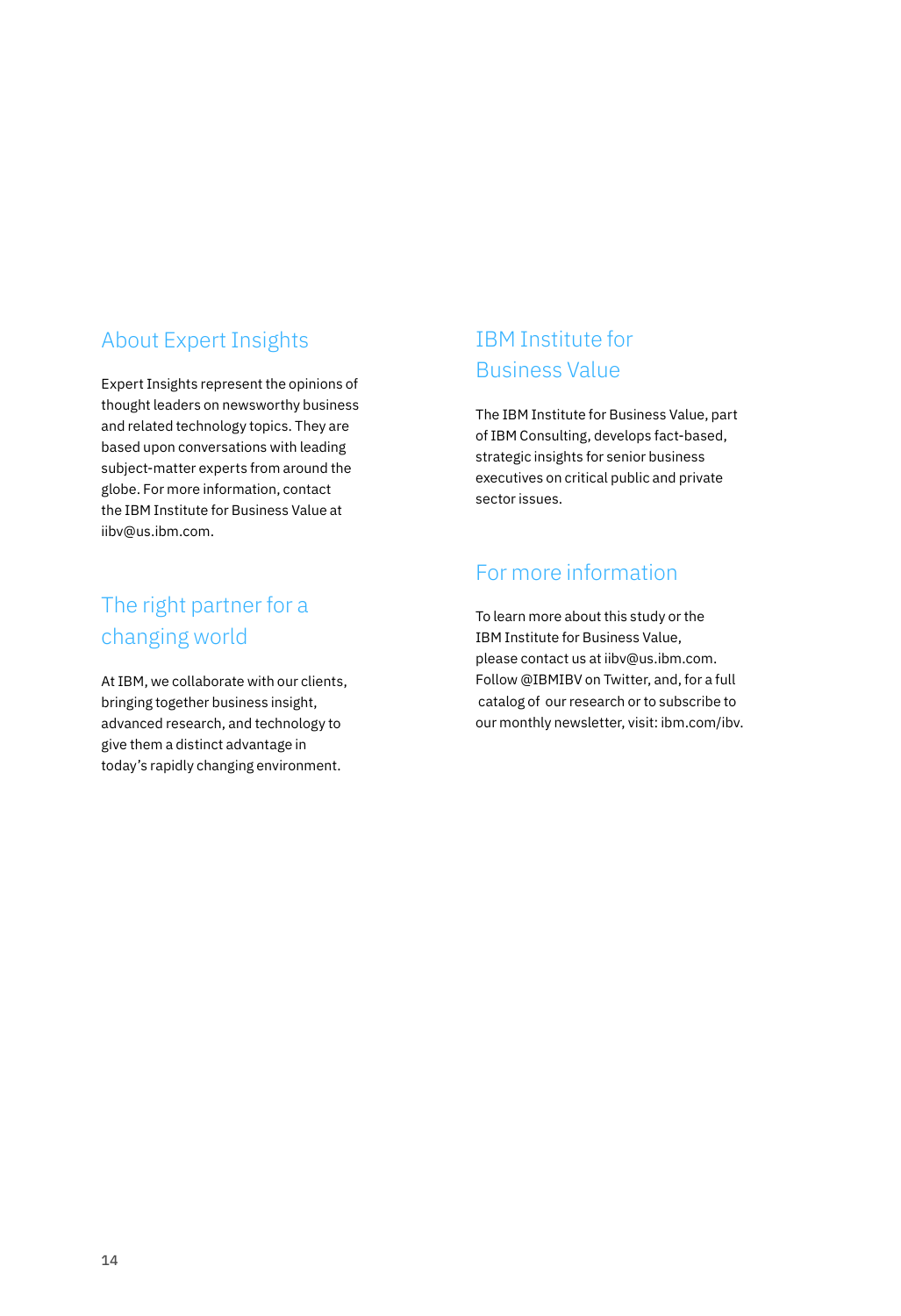### Notes and sources

- 1 Haller, Karl, Mary Wallace, Jane Cheung, and Sachin Gupta. "Consumers want it all: Hybrid shopping, sustainability, and purpose-driven brands." IBM Institute for Business Value in association with the National Retail Foundation (NRF). January 2022. <https://ibm.co/2022-consumer-study>
- 2 Ibid.
- 3 Papas, Paul, Jonathan Wright, and Mie Matsuo. "The Virtual Enterprise: The Magic of Extended Intelligent Workflows." IBM Institute for Business Value. September 2021. [https://ibm.co/](https://ibm.co/virtual-enterprise-intelligent-workflows) [virtual-enterprise-intelligent-workflows](https://ibm.co/virtual-enterprise-intelligent-workflows)
- 4 Haller, Karl, Mary Wallace, Jane Cheung, and Sachin Gupta. "Consumers want it all: Hybrid shopping, sustainability, and purpose-driven brands." IBM Institute for Business Value in association with the National Retail Foundation (NRF). January 2022. <https://ibm.co/2022-consumer-study>
- 5 Ibid.
- 6 Haller, Karl, Jim Lee, and Jane Cheung. "Meet the 2020 consumers driving change: Why brands must deliver on omnipresence, agility, and sustainability." IBM Institute for Business Value in association with the National Retail Federation (NRF). [https://ibm.co/](https://ibm.co/consumer-2020) [consumer-2020](https://ibm.co/consumer-2020)
- 7 Ibid.
- Based on IBM customer experience. Additionally, Solis, Brian. "The Future Of Retail Is Hybrid And Unified Around End-To-End Connected Experiences." *Forbes*. February 2, 2022. [https://](https://www.forbes.com/sites/briansolis/2022/02/02/the-future-of-retail-is-hybrid-and-unified-around-end-to-end-connected-experiences/?sh=1a852ef463e1) [www.forbes.com/sites/briansolis/2022/02/02/](https://www.forbes.com/sites/briansolis/2022/02/02/the-future-of-retail-is-hybrid-and-unified-around-end-to-end-connected-experiences/?sh=1a852ef463e1) [the-future-of-retail-is-hybrid-and-unified-around](https://www.forbes.com/sites/briansolis/2022/02/02/the-future-of-retail-is-hybrid-and-unified-around-end-to-end-connected-experiences/?sh=1a852ef463e1)[end-to-end-connected-experiences/?sh=1a852e](https://www.forbes.com/sites/briansolis/2022/02/02/the-future-of-retail-is-hybrid-and-unified-around-end-to-end-connected-experiences/?sh=1a852ef463e1)[f463e1](https://www.forbes.com/sites/briansolis/2022/02/02/the-future-of-retail-is-hybrid-and-unified-around-end-to-end-connected-experiences/?sh=1a852ef463e1); Based on Salesforce study. "From Scrappy to Scale: Connected Shoppers Report Reveals the Evolving Rules of Consumer Engagement." Salesforce. November 2021. [https://www.](https://www.salesforce.com/resources/research-reports/connected-shoppers-report/) [salesforce.com/resources/research-reports/](https://www.salesforce.com/resources/research-reports/connected-shoppers-report/) [connected-shoppers-report/](https://www.salesforce.com/resources/research-reports/connected-shoppers-report/)
- 9 A software-defined wide area network (SD-WAN) is a wide area network that utilizes software components to control network operations. "Software-Defined Wide Area Network (SD-WAN)." technopedia. Last updated September 5, 2018. [https://www.techopedia.com/definition/32488/](https://www.techopedia.com/definition/32488/software-defined-wide-area-network-sd-wan) [software-defined-wide-area-network-sd-wan](https://www.techopedia.com/definition/32488/software-defined-wide-area-network-sd-wan)
- 10 Based on IBM client experiences.
- 11 Hurtig, Kristina. "Majority of Shoppers Say Retailers Could Do More To Be Sustainable." Winsight Grocery Business. February 14, 2022. [https://www.winsight](https://www.winsightgrocerybusiness.com/industry-partners/majority-shoppers-say-retailers-could-do-more-be-sustainable)[grocerybusiness.com/industry-partners/](https://www.winsightgrocerybusiness.com/industry-partners/majority-shoppers-say-retailers-could-do-more-be-sustainable) [majority-shoppers-say-retailers-could-do-more](https://www.winsightgrocerybusiness.com/industry-partners/majority-shoppers-say-retailers-could-do-more-be-sustainable)[be-sustainable](https://www.winsightgrocerybusiness.com/industry-partners/majority-shoppers-say-retailers-could-do-more-be-sustainable)
- 12 DevSecOps—short for development, security, and operations—automates the integration of security at every phase of the software development lifecycle, from initial design through integration, testing, deployment, and software delivery. "DevSecOps." IBM Cloud Education. July 30. 2020. [https://www.](https://www.ibm.com/cloud/learn/devsecops) [ibm.com/cloud/learn/devsecops](https://www.ibm.com/cloud/learn/devsecops)
- 13 Based on internal IBM information.
- 14 "Retail and consumer packaged goods industry architecture." [ibm.com](http://ibm.com). Accessed March 17, 2022. [https://www.ibm.com/cloud/architecture/architec](https://www.ibm.com/cloud/architecture/architectures/retail-industry/reference-architecture)[tures/retail-industry/reference-architecture](https://www.ibm.com/cloud/architecture/architectures/retail-industry/reference-architecture); "Retail Orchestration Hub." [ibm.com](http://ibm.com). Accessed March 17, 2022. [https://www.ibm.com/cloud/resources/](https://www.ibm.com/cloud/resources/retail-orchestration-hub/) [retail-orchestration-hub/](https://www.ibm.com/cloud/resources/retail-orchestration-hub/)
- 15 "IBM Garage: Let's create an approach that turns ideas into outcomes." [ibm.com](http://ibm.com). Accessed March 9, 2022.<https://www.ibm.com/garage>; "Red Hat Open Innovation Labs: Learn to build great products the open source way." [Redhat.com](http://Redhat.com). Accessed March 9, 2022. [https://www.redhat.com/en/services/](https://www.redhat.com/en/services/consulting/open-innovation-labs) [consulting/open-innovation-labs](https://www.redhat.com/en/services/consulting/open-innovation-labs)